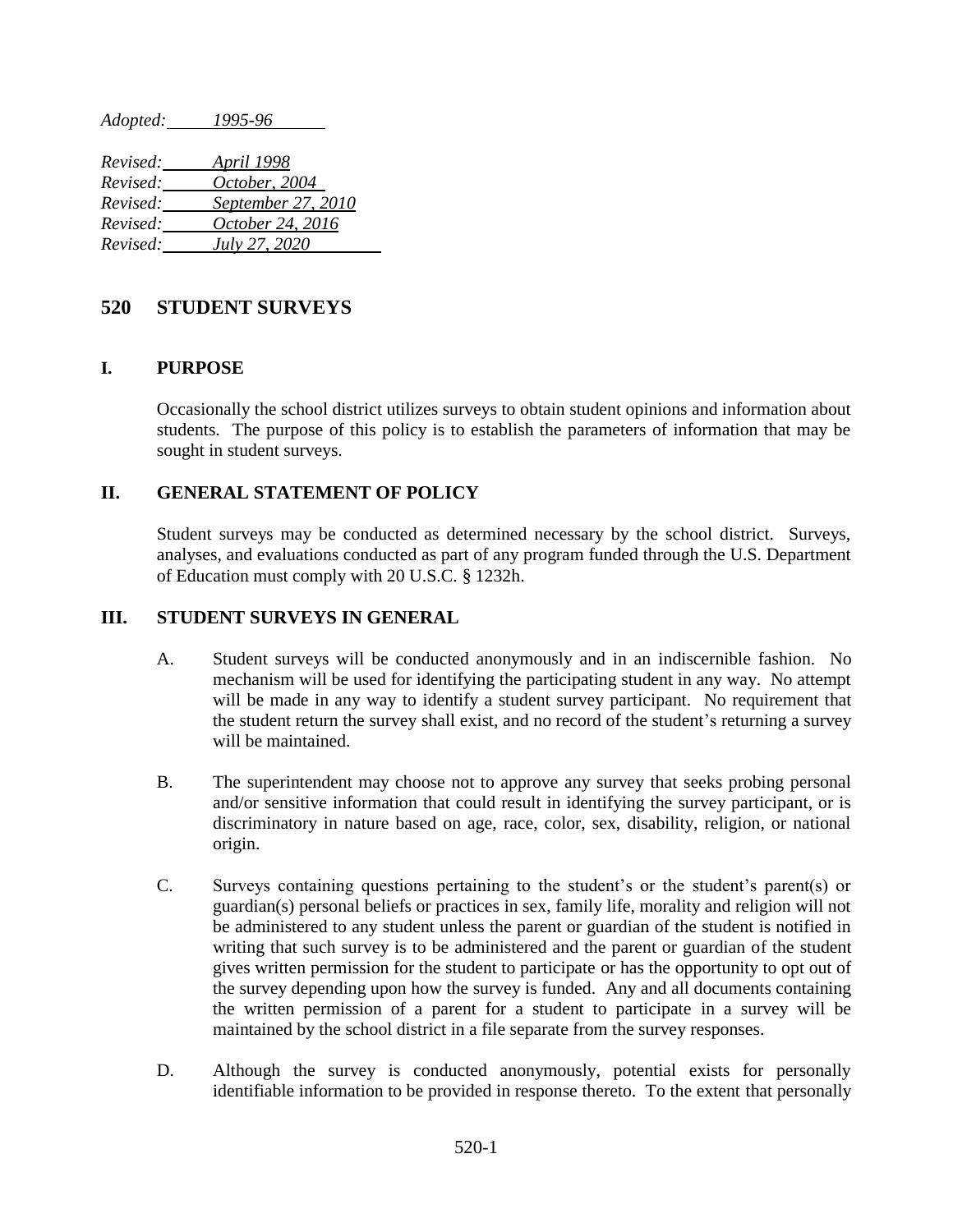identifiable information of a student is contained in his or her responses to a survey, the school district will take appropriate steps to ensure the data is protected in accordance with Minn., Stat. Ch. 13 (Minnesota Government Data Practices Act), 20 U.S.C. § 1232g (Family Educational Rights and Privacy Act) and 34 C.F.R. Part 99.

E. The school district must not impose an academic or other penalty on a student who opts out of participating in a student survey.

# **IV. STUDENT SURVEYS CONDUCTED AS PART OF DEPARTMENT OF EDUCATION PROGRAM**

- A. All instructional materials, including teacher's manuals, films, tapes, or other supplementary material which will be used in connection with any survey, analysis, or evaluation as part of any program funded in while or in part by the U.S. Department of Education, shall be available for inspection by the parents or guardians of the students.
- B. No student shall be required, as part of any program funded in whole or in part by the U.S. Department of Education, without the prior consent of the student (if the student is an adult or emancipated minor), or in the case of an unemancipated minor, without the prior written consent of the parent, to submit to a survey that reveals information concerning:
	- 1. political affiliations or beliefs of the student or the student's parent;
	- 2. mental and psychological problems of the student or the student's family;
	- 3. sex behavior and attitudes;
	- 4. illegal, antisocial, self-incriminating, or demeaning behavior;
	- 5. critical appraisals of other individuals with whom respondents have close family relationships;
	- 6. legally recognized privileged or analogous relationships, such as those of lawyers, physicians, and ministers;
	- 7. religious practices, affiliations, or beliefs of the student or the student's parent; or
	- 8. income (other than that required by law to determine eligibility for participation in a program or for receiving financial assistance under such program).
- C. A school district that receives funds under any program funded by the U.S. Department of Education shall develop local policies consistent with Sections IV.A and IV.B., above, concerning student privacy, parental access to information, and administration of certain physical examinations to minors.
	- 1. The following policies are to be adopted in consultation with parents: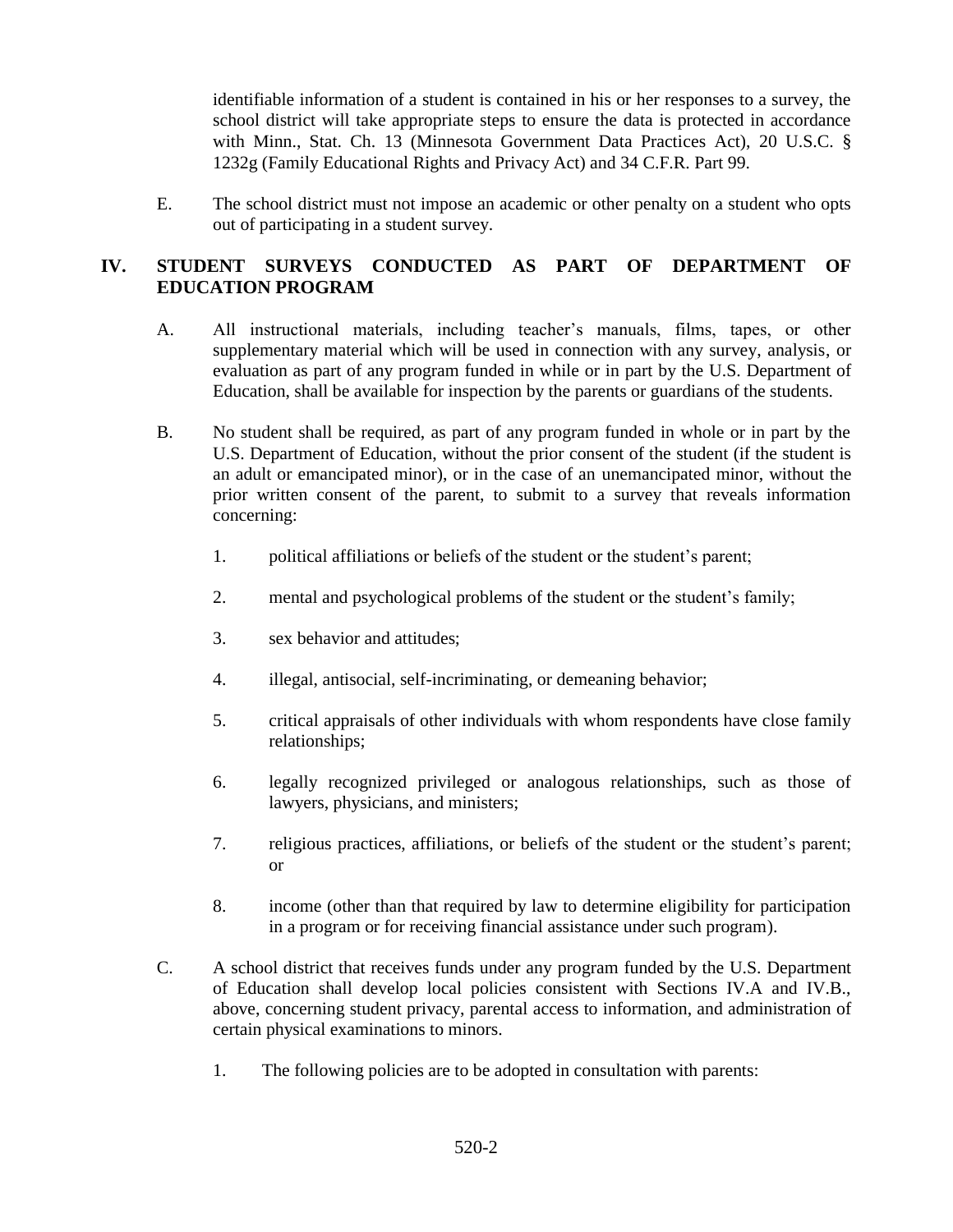a. The right of a parent to inspect, on request, a survey, including an evaluation, created by a third party before the survey is administered or distributed by a school to a student, including procedures for granting a parent's request for reasonable access to such survey within a reasonable period of time after the request is received.

"Parent" means a legal guardian or other person acting *in loco parentis* (in place of a parent), such as a grandparent or stepparent with whom the child lives, or a person who is legally responsible for the welfare of the child,

- b. Arrangements to protect student privacy in the event of the administration or distribution of a survey, including an evaluation, to a student which contains one or more of the items listed in Section IV.B., above, including the right of a parent of a student to inspect, on request, any such survey.
- c. The right of a parent of a student to inspect, on request, any instructional material used as part of the educational curriculum for the student and procedures for granting a request by a parent for such access within a reasonable period of time after the request is received.

"Instructional material" means instructional content that is provided to a student, regardless of format, including printed or representational materials, audio-visual materials, and materials in electronic or digital formats (i.e., materials accessible through the Internet). The term does not include academic tests or academic assessments.

- d. The administration of physical examinations or screenings that the school district may administer to a student. This provision does not apply to a survey administered to a student in accordance with the Individuals with Disabilities Education Act (20 U.S.C. § 1400, *et seq.*).
- e. The collection, disclosure, or use of personal information collected from students for the purpose of marketing or for selling that information (or otherwise providing the information to others for that purpose), including arrangements to protect student privacy that are provided by the school district in the event of such collection, disclosure, or use.
	- (1) "Personal information" means individually identifiable information including a student or parent's first and last name; a home or other physical address (including street name and the name of the city or town); a telephone number; or a Social Security identification number.
	- (2) This provision does not apply to the collection, disclosure, or use of personal information collected from students for the exclusive purpose of developing, evaluating, or providing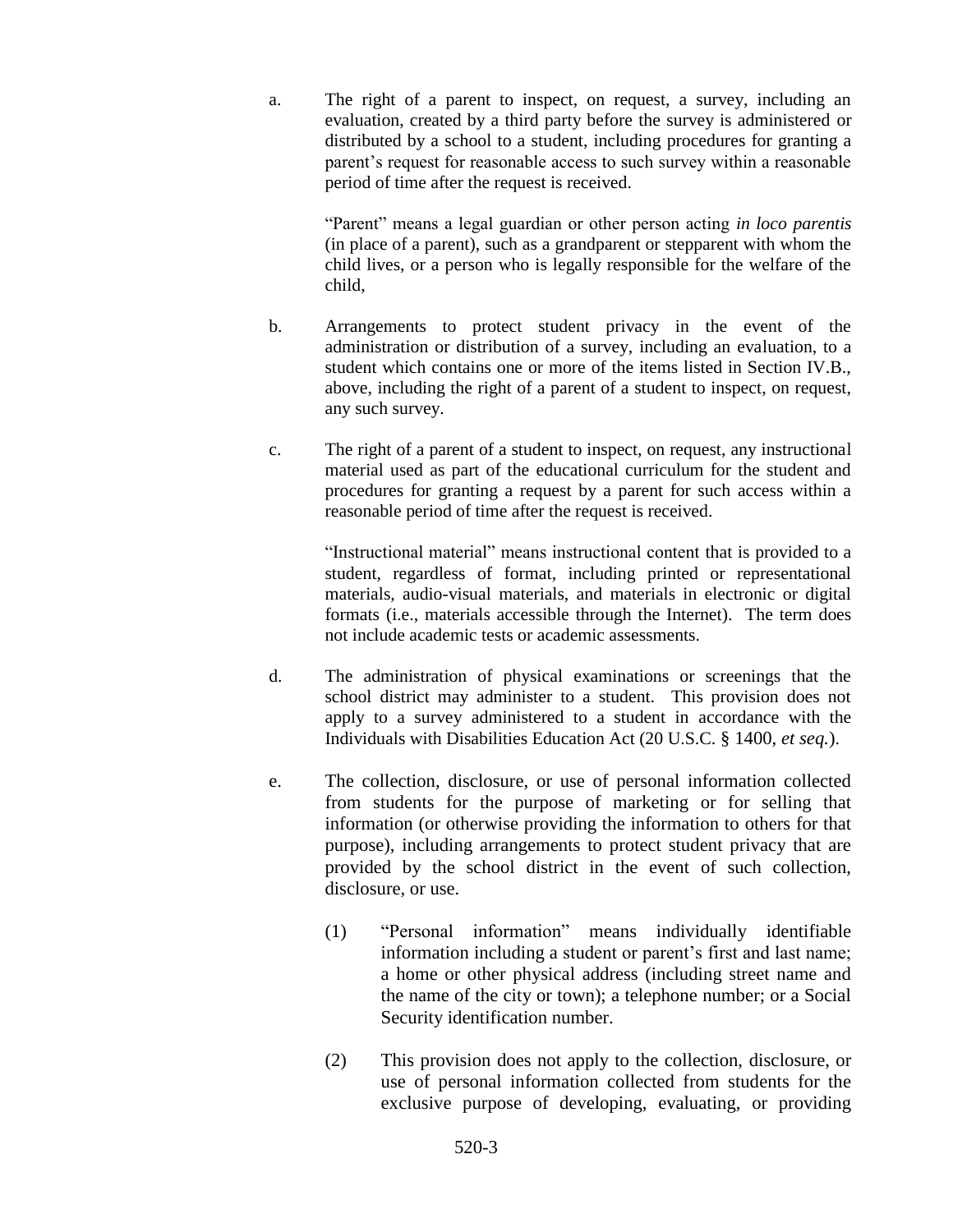educational products or services for, or to, students or educational institutions, such as:

- (a) college or other post-secondary education recruitment or military;
- (b) book clubs, magazines, and programs providing access to low cost literary products;
- (c) curriculum and instructional materials used by elementary and secondary schools;
- (d) tests and assessments used by elementary schools and secondary schools to provide cognitive, evaluative, diagnostic, clinical, aptitude, or achievement information about students, or to generate other statistically useful data for the purpose of securing such tests and assessments and the subsequent analysis and public release of the aggregate data from such tests and assessments;
- (e) the sale by students of products or services to raise funds for school-related or education-related activities; and
- (f) student recognition programs.
- (3) The right of a parent to inspect, on request, any instrument used in the collection of information, as described in Section IV.C.1., Subparagraph e., above, before the instrument is administered or distributed to a student and procedures for granting a request by a parent for reasonable access to such an instrument within a reasonable period of time after the request is received.
- 2. The policies adopted under Section IV.C., Subparagraph 1., above, shall provide for reasonable notice of the adoption or continued use of such policies directly to parents of students enrolled in or served by the school district.
	- a. The notice will be provided at least annually, at the beginning of the school year, and within a reasonable period of time after any substantive change in policy.
	- b. The notice will provide parents with an opportunity to opt out of participation in the following activities:
		- (1) Activities involving the collection, disclosure, or use of personal information collected from students for the purpose of marketing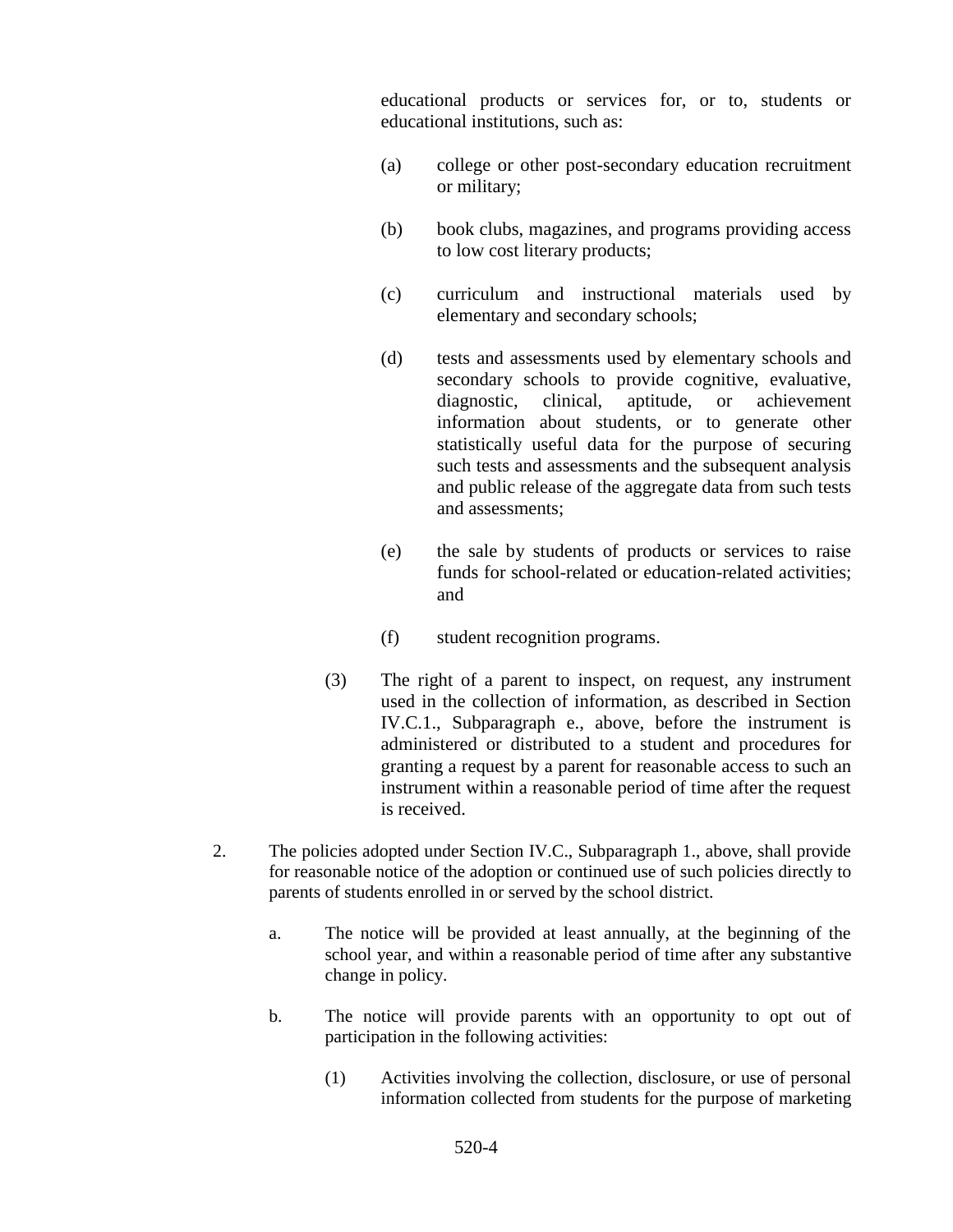or for selling that information, or otherwise providing that information to others for that purpose.

- (2) The administration of any third-party survey (non-Department of Education funded) containing one or more of the items contained in Section IV.B., above.
- (3) Any nonemergency, invasive physical examination or screening that is required as a condition of attendance, administered by the school and scheduled by the school in advance, and not necessary to protect the immediate health and safety of the student or other students.

"Invasive physical examination" means any medical examination that involves the exposure of private body parts, or act during such examination that includes incision, insertion, or injection into the body, but does not include a hearing, vision, or scoliosis screening.

- c. The notice will advise students of the specific or approximate dates during the school year when the activities in Section IV.C.2., Subparagraph b., above, are scheduled, or expected to be scheduled.
- d. The notice provisions shall not be construed to preempt applicable provisions of state law that require parental notification and do not apply to any physical examination or screening that is permitted or required by applicable state law, including physical examinations or screenings that are permitted without parental notification.

# **V. NOTICE**

- A. The school district must give parents and students notice of this policy at the beginning of each school year and after making substantive changes to this policy.
- B. The school district must inform parents at the beginning of the school year if the district or school has identified specific or approximate dates for administering surveys and give parents reasonable notice of planned surveys scheduled after the start of the school year. The school district must give parents direct, timely notice when their students are scheduled to participate in a student survey by United States mail, e-mail, or another direct form of communication.
- C. The school district must give parents the opportunity to review the survey and to opt their students out of participating in the survey.

*Legal References*: Minn. Stat. Ch. 13 (Minnesota Government Data Practices Act) Minn. Stat. § 121A.065 (District Surveys to Collect Student Information; Parent Notice and Opportunity for Opting Out) 20 U.S.C. § 1232g (Family Educational Rights and Privacy Act)